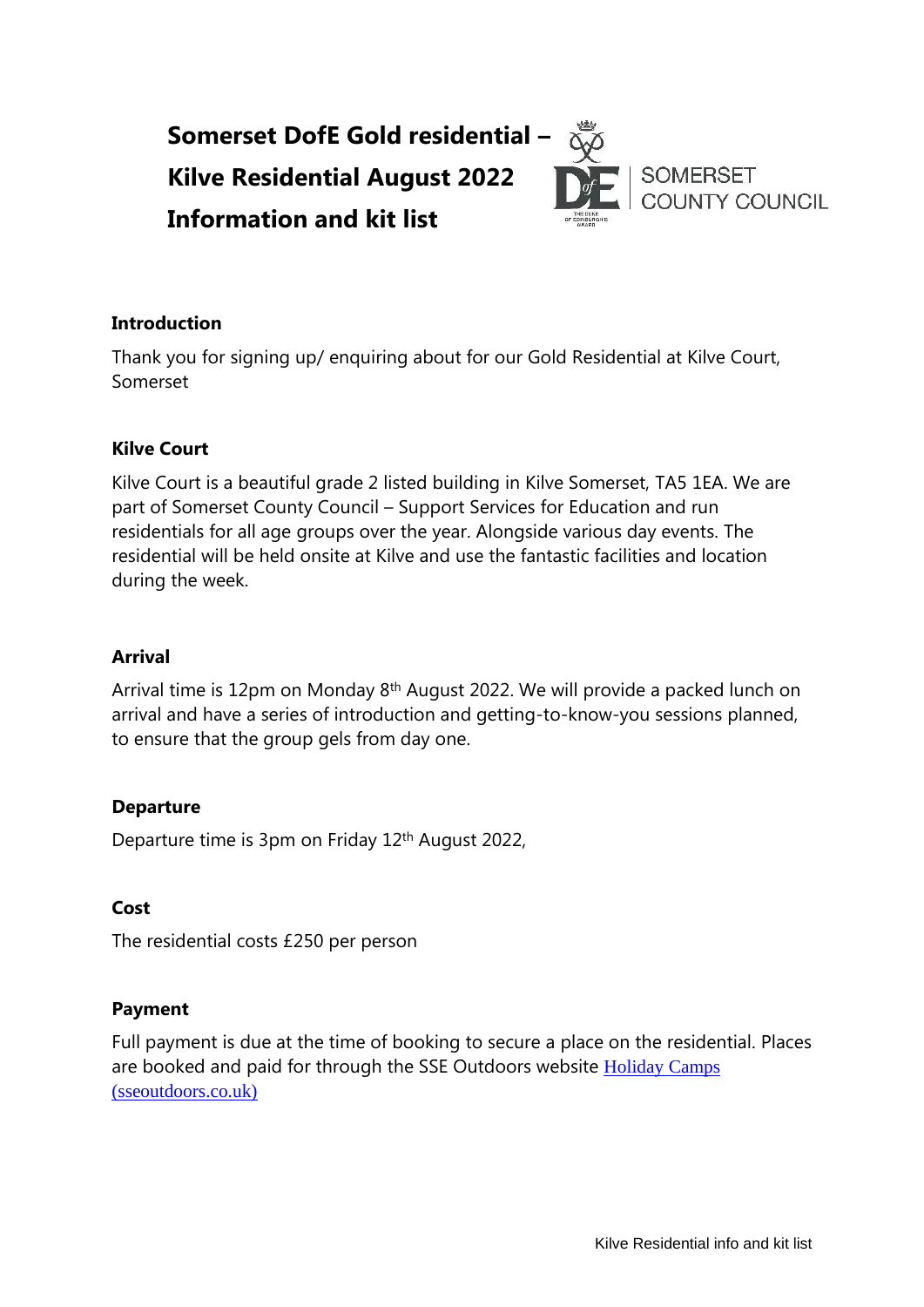# **Accommodation**

You will stay indoors in our internal accommodation, sharing with others on the residential (age and genders will be split for safeguarding). With the lifting of restrictions, we can now have multiple people per room, but will still spread out where possible.

Shower and toilets are onsite

There is the opportunity to charge mobile phones and other devices on site – but you'll be too busy to worry about this!

We will provide bedding for you

### **Food**

We will provide all meals, snacks and drinks through the week. There is a choice every day and you are guaranteed to be well fed. We can cater for all food intolerances – you just need to let us know

You don't need to bring additional food with you, although if you're a budding Star Baker and want to dazzle us with your brilliance, we won't say no!

### **Footwear**

Kilve Court is fairly flat and level, but it is mainly grass so will be affected by the weather; please think about this when deciding what to bring.

You will be stood up for long periods, will probably walk quite a distance without realising it! Sturdy, comfortable shoes or trainers will therefore be required during the day (walking boots are ideal if you have them).

You will definitely be doing sports / adventurous activities, so casual / sports kit is ideal with trainers

Flip flops/slippers are good for 'down time' and to wear indoors at the centre as outdoor shoes will get muddy!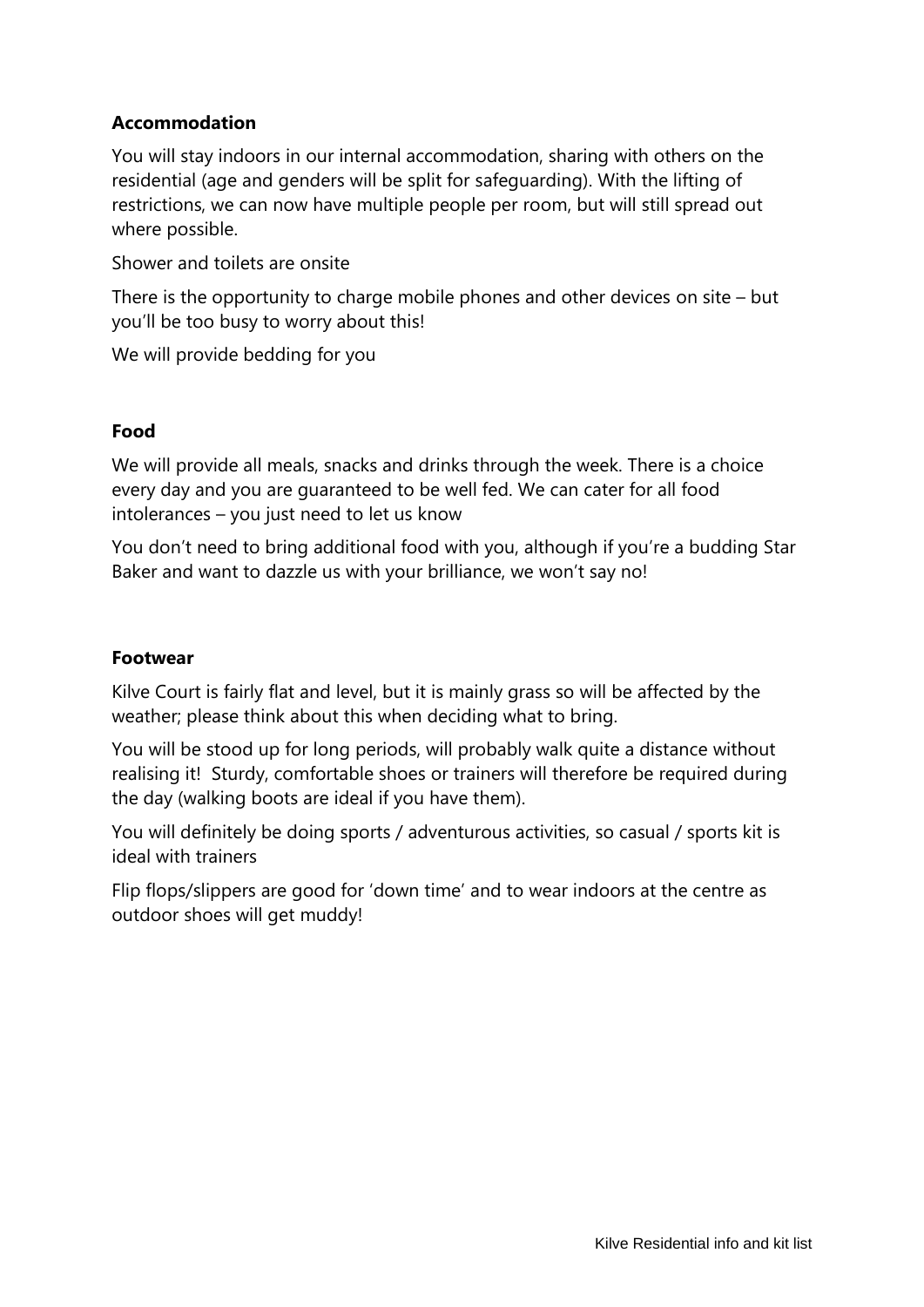# **What to consider bringing**

We will be outside most of the day, whatever the weather, so clothing should be lightweight and covering if its sunny, waterproof if it's wet and warm if it's cold. Keep an eye on the weather forecast!

Kilve Court is a family venue so please don't bring items of clothing that are seethrough or have offensive slogans.

Please avoid jeans, especially if wet weather is forecast. Hopefully the sun will be shining but clothes for all eventualities are better – so layers are perfect

You will be working on a centre development project / or volunteering with the Quantock Rangers during the week – so please wear clothes that can get dirty etc. As we'd hate you to ruin a decent item of clothing! Hiking boots are ideal footwear for the volunteering activity and trainers around site.

We also have a lake onsite now – so could do some water-based activities like paddle boarding – please bring appropriate clothing for this, as you may get wet!!! If you have a wetsuit, feel free to bring it. Also, old shoes that can get wet for use on the lake.

# **Money**

We don't recommend carrying large amounts of cash and as you are going to be fed onsite- you shouldn't need any additional money. However, there is a local shop across the road – so if emergency snacks are needed – you can head there!

# **Activities**

You will be involved in diy activities and also a number of different activities from mountain biking, archery, mountain boarding and abseiling to paddle boarding and kayaking. So, it will be an active and busy week for all involved – including our fantastic SSE Outdoors staff

## **Supervision**

There will be SSE Outdoors staff onsite to support you 24/7. They are used to working with all age groups of visitors and are guaranteed to ensure that you have fun whilst onsite

## **What you will be doing**

You will be involved in a centre development project or volunteering with the Quantock Rangers during the week alongside this there will be activities and evening